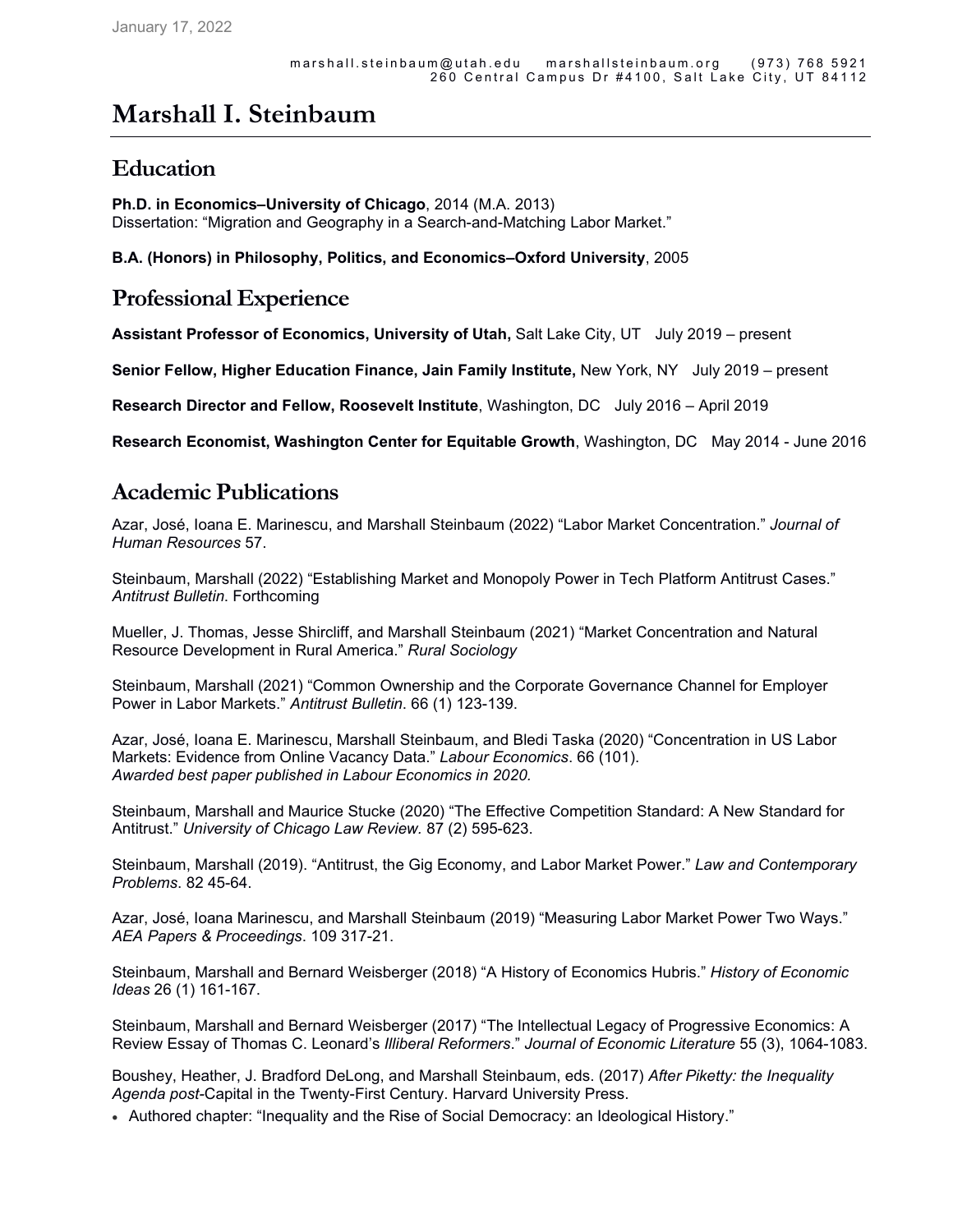# **Working Papers**

Pinto, Sergio and Marshall Steinbaum (2021) "The Long-Run Impact of the Great Recession on Student Debt."

Economides, Nicholas et al (2019) "Assessing DOJ's Proposed Remedy in Sprint/T-Mobile: Can Ex Ante Competitive Conditions in Wireless Markets Be Restored?" NET Institute Working Paper # 19-14.

Steinbaum, Marshall. (2019) "Student Debt and Racial Wealth Inequality." *Jain Family Institute*

# **Other Publications**

Perry, Andre M., Marshall Steinbaum, and Carl Romer (2021) "Student loans, the racial wealth divide, and why we need full student debt cancellation." *Brookings Institution*.

Pinto, Sergio and Marshall Steinbaum (2021) "Hysteresis and Student Debt" *Jain Family Institute*.

Steinbaum, Marshall (2020) "The Student Debt Crisis is a Crisis of Non-Repayment." *Jain Family Institute*.

Beamer, Laura and Marshall Steinbaum (2020) "Declining Access, Rising Cost: The Geography of Higher Education Access Post-2008." *Jain Family Institute.*

Goldrick-Rab, Sara and Marshall Steinbaum (2020) "What is the Problem with Student Debt?" *Journal of Policy Analysis and Management*. Point-Counterpoint.

Beamer, Laura and Marshall Steinbaum (2019) "Unequal and Uneven: The Geography of Higher Education Access." *Jain Family Institute.*

Steinbaum, Marshall (2019) "Monopsony and the Business Model of Gig Economy Platforms." *OECD Roundtable on Competition Issues in Labor Markets*. Background Note.

Abdela, Adil and Marshall Steinbaum (2018) "Labor Market Impact of the Proposed Sprint-T-Mobile Merger." Economic Policy Institute and Roosevelt Institute.

Coverage: Washington Post.

Morgan, Julie Margetta and Marshall Steinbaum (2018) "Student Debt, Labor Market Credentialization, and Racial Inequality." Roosevelt Institute

Coverage: MarketWatch,

Steinbaum, Marshall (2018) "Antitrust Implications of Labor Platforms." *Competition Policy International*.

Fullwiler, Scott, Stephanie Kelton, Catherine Ruetschlin, and Marshall Steinbaum (2018) "The Macroeconomic Effects of Student Debt Cancellation." Levy Institute

Coverage: New York Magazine, CNN Money, Mic.com, Fast Company, The Week, MarketWatch,

Steinbaum, Marshall (2017) "Global Inequality: A New Approach in the Age of Globalization." (book review) *ILR Review* 70 (1), 259-261.

Konczal, Mike and Marshall Steinbaum (2016) "Declining Business Dynamism and Labor Mobility: a Demand-Side Approach," Roosevelt Institute

Coverage: Wall Street Journal, The Economist, The Atlantic, Vox.com, FiveThirtyEight.

"Mapping Student Debt" project: interactive maps and analysis of credit reporting data on student debt. "An Introduction to the Geography of Student Debt."

- "How the Student Debt Crisis Affects African-Americans and Latinos."
- "The Student Debt Crisis is a Labor Market Crisis."
- Coverage: Washington Post (twice), Vox.com, Inside Higher Ed, The Atlantic--Citylab (twice). The American Prospect, Mother Jones, Christian Science Monitor.